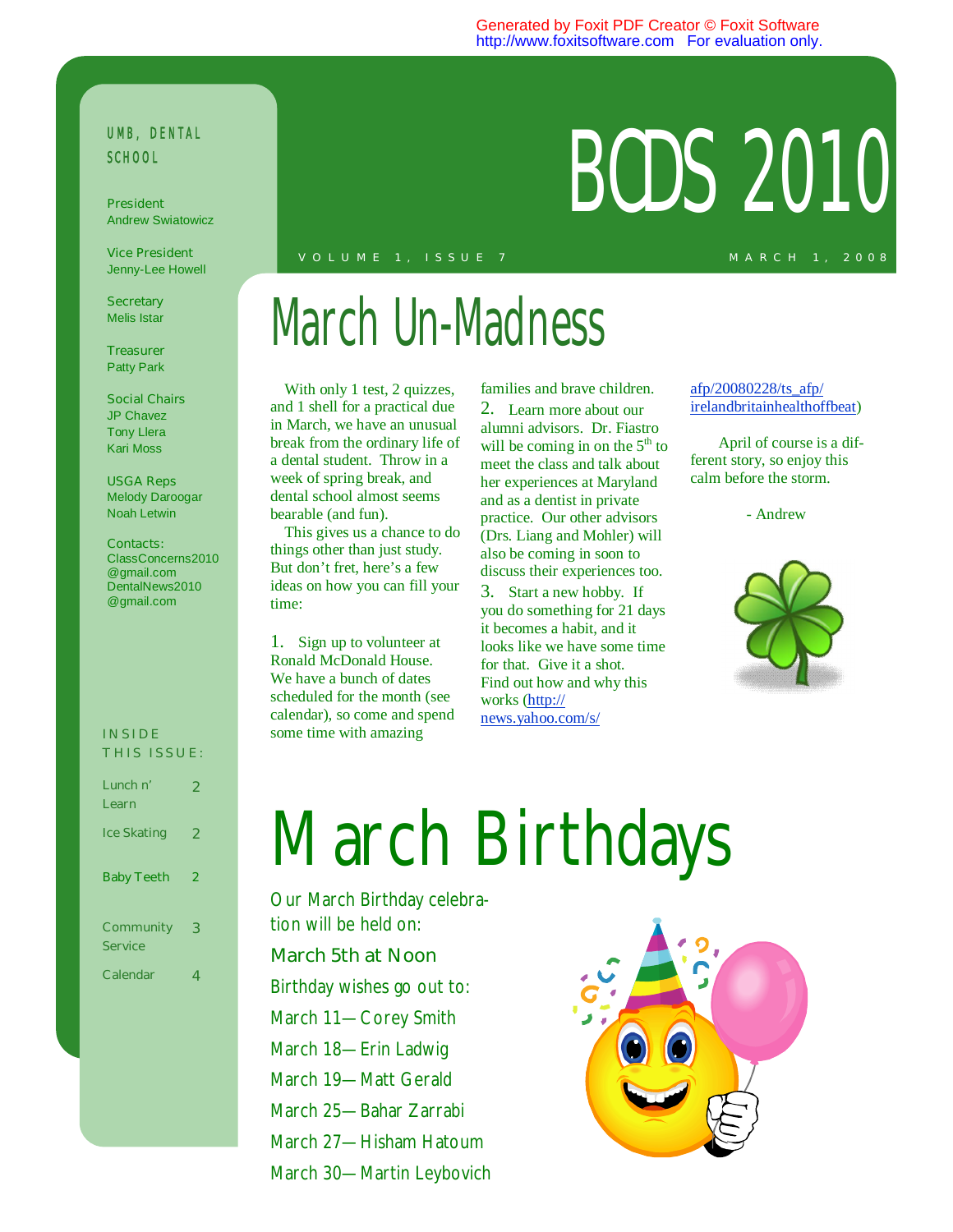Generated by Foxit PDF Creator © Foxit Software http://www.foxitsoftware.com For evaluation only.

**P A G E 2** 



### **Lunch n' Learn - Dr. Eva Fiastro**

 One of our Alumni Advisors, Dr. Eva Fiastro, will be coming in to speak to us about working in private practice, raising a family in dental school, and management of a dental office.

 Dr. Fiastro is a 1979 graduate of the BCDS. As a student, she was active in Psi Omega, Gamma Pi Delta Prosthodontic Honor Society, Gorgas Odontological Honorary Society. She also served as a student member of the admissions

committee for 3 years and the Clinic Module Captain for her class. She currently works in private practice with her husband of 32 years, John, who is also a dentist. They have three children; John Jr. (her junior year of dental school production), Lou, and Eva Theresa. She is a fellow of the Academy of General Dentistry and is involved in an occlusion study. On her free time, she enjoys spending time with her family,

traveling, skiing, going to the beach, sewing, cooking, and being involved in church related functions, such as the Boys Hope of Maryland (a non profit organization that provides home and education for boys who show promise of future educational success).

 Start Brainstorming questions for her. Lunch will be served!!

> Wednesday, March 5 11 AM -1 PM

### Ice Skating

Thank you to everyone who made it out to the event!

### **Baby Teeth**





Sung Kim and Insun Choi welcomed their baby boy, Joseph Myungwoo Kim on February 6th. He weighed 7 lbs and 4.4 ounces and was 19 3/4 inches long. Both baby and mother are healthy and doing well.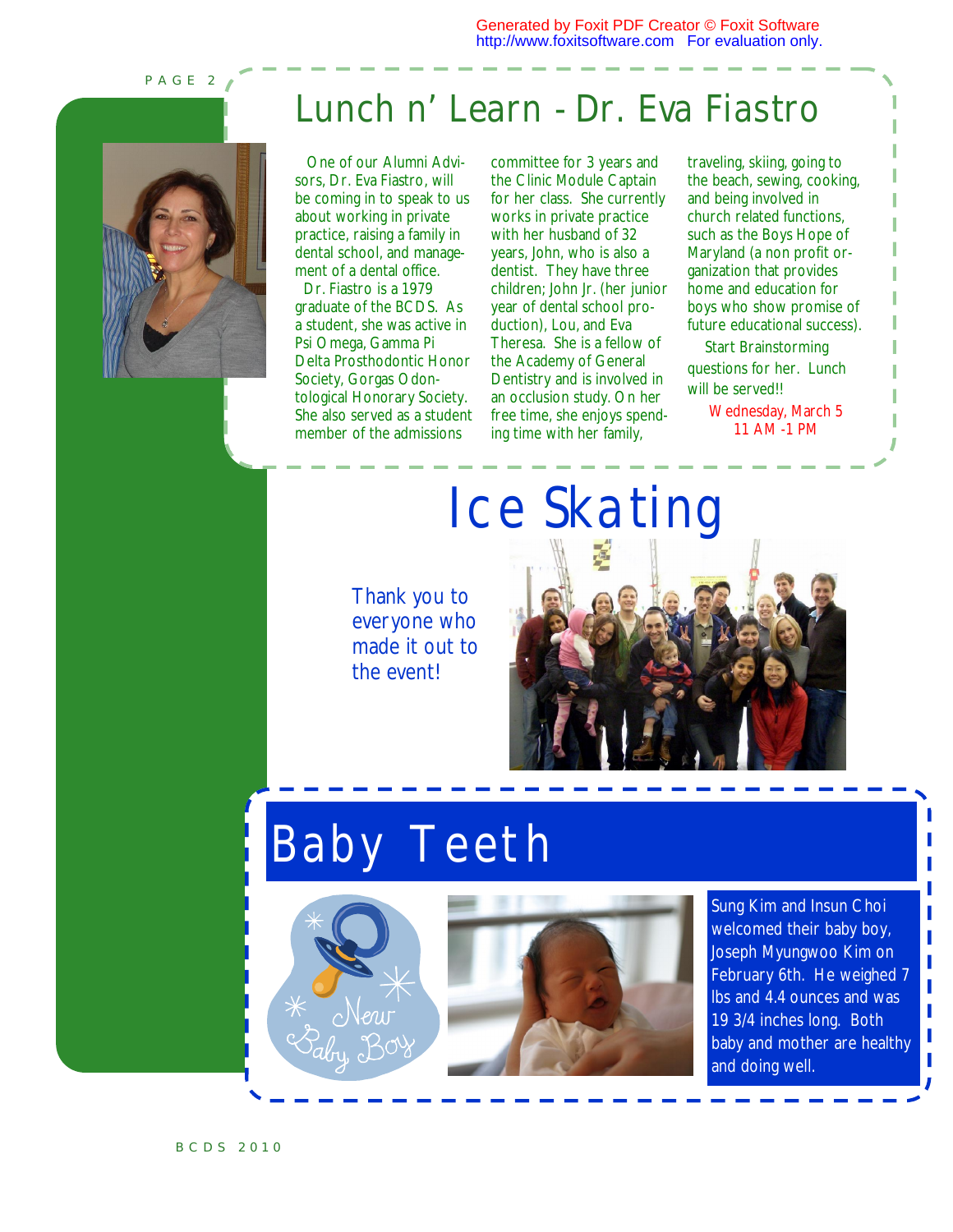### Ronald McDonald House

 On February 28th, a few of our classmates prepared breakfast for the residents staying at the Ronald McDonald House. This was an extremely rewarding experience and a great way to volunteer your time. We will be planning various community service activities at the Ronald McDonald House throughout the year. The next breakfast will be on **March 27th**. Activities nights are also planned for March 22, April 12, 19, and 22. Please see Jenny if you would like to volunteer. Dr. Grace has approved this for extra credit.



## Lessons in a Lunch Box

 "Lessons In A Lunch Box: Healthy Teeth Essentials & Facts About Snacks," is a program established by Dr. Booker. It is an oral health literacy program designed to empower children and families with proper knowledge about routine dental care, oral health maintenance, good dietary choices and more. The program is sponsored by the Maryland Children's Oral Health Institute and will provide close to 5000 Baltimore City Public School children with the education

lunch boxes this school year.

 This is another great way to volunteer your time to help our community. Volunteer dates for the month of March are the 6th (Raynor Brown Elementary School), the 7th (Foundation School), and the 14th (Jessep Elementary School). Please talk to Sara Kramer if you are interested in helping out.. Dr. Grace has approved this as an extra credit activity for the Behavioral.